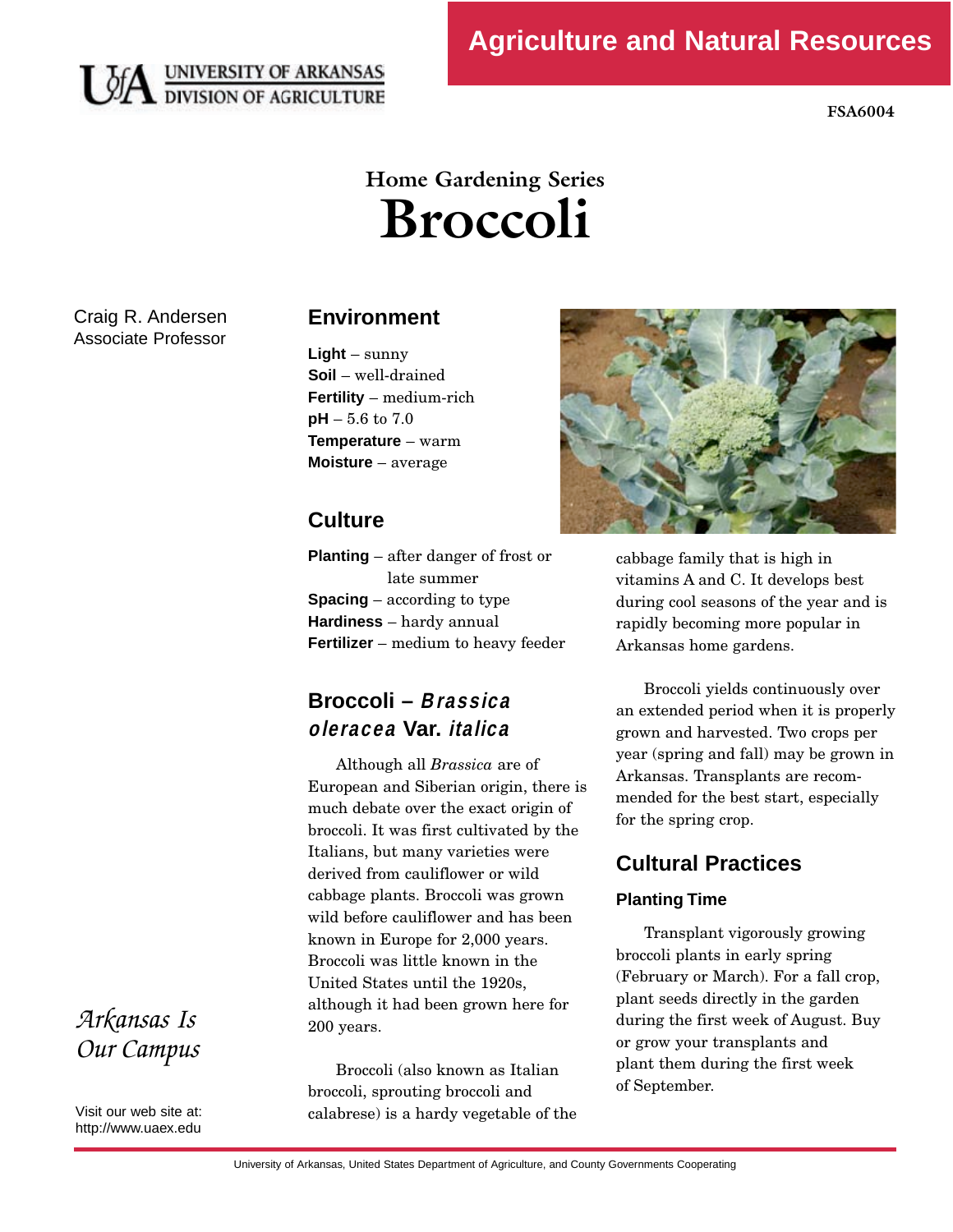#### **Cultivars**

| Cultivar            | Days to<br><b>Maturity</b> | Plants/<br>100 Ft<br>of Row | <b>Remarks</b>                                                                                          |
|---------------------|----------------------------|-----------------------------|---------------------------------------------------------------------------------------------------------|
| Arcadia             | 69                         | 100                         | Firm, dark blue, large heads; stress tolerant; resistant to downy<br>mildew, black rot and hollow stem. |
| Gypsy               | 62                         | 100                         | Medium green heads, holds up well in heat, downy mildew resistant.                                      |
| Goliath Hybrid      | 55                         | 100                         | Short variety, early to mature, good yield and quality, large heads.                                    |
| Premium Crop Hybrid | 75                         | 100                         | All-American winner, medium rate of maturity, good yield and quality,<br>large, tight head.             |
| Green Comet Hybrid  | 68                         | 100                         | All-American winner, medium rate of maturity, good yield and quality,<br>large, tight head.             |
| Packman Hybrid      | 55                         | 100                         | Early maturing, high yield, medium heads.                                                               |

#### **Spacing and Depth of Planting**

Plant seeds  $1/4$  to  $1/2$  inch deep, or set the<br>transplants slightly deeper than they were originally grown. Plant or thin seedlings 12 to 15 inches apart in the row; allow 36 inches between each row.  $\frac{1}{2}$  in the row; allow 36 inches between each row. Broccoli plants grow upright, often reaching a height  $\overline{a}$  2  $\overline{b}$  from:

## **Care**

Use 8 ounces per plant of a starter fertilizer (a in a gallon of water) when transplanting. Side-dress in a gallon of water) when transplanting. Side-dress with a nitrogen fertilizer when the plants are half- $\frac{1}{2}$ develop, especially during dry periods.

## **Harvesting**

The compact clusters of unopened flower buds<br>and their attached sections of stems are the edible portions of broccoli. Its green buds develop in one large central head surrounded by several smaller side shoots. Cut the central head with  $5$  or  $6$  inches of stem after the head is well developed but before it begins to loosen, separate or the flowers start to open. Removing the central head stimulates the side shoots, which grow from the axis of the lower leaves, to develop for later harvesting. Continue to harvest broccoli for several weeks. broccoli for several weeks.

#### **Common Problems**

Broccoli is frequently infested with aphids, cabbage worms and various diseases.

**diseases** – clubroot, yellows or fusarium wilt, blackleg and blackrot, downy mildew

insects – cabbage root fly maggots, cutworms,<br>cabbage worms, cabbage looper worms, flea beetles, cabbage worms, cabbage looper worms, flea beetles, aphids, diamondback moth worms

**cultural** – poor heading (buttoning), early flowers (interrupted growth due to chilling, extremely early planting or drying out; high temperatures),<br>hollow stem hollow stem

## **Harvesting and Storage**

**days to maturity** – 60 to 100

**harvest** – large terminal bud cluster before<br>flowers open, then small side bud clusters as they develop over following weeks; harvest with 6 to develop over following weeks; harvest with 6 to 8 inches of stalk; harvest sprouting and other types according to packet instructions

**approximate yields (per 10 feet of row)** – 6 to 10 bunches or about 4 to 6 pounds

**amount to raise per person** – 8 pounds **storage** – very cold (32 degrees F), moist

(95 percent relative humidity) conditions, 10 to 14 days

**preservation** – freeze